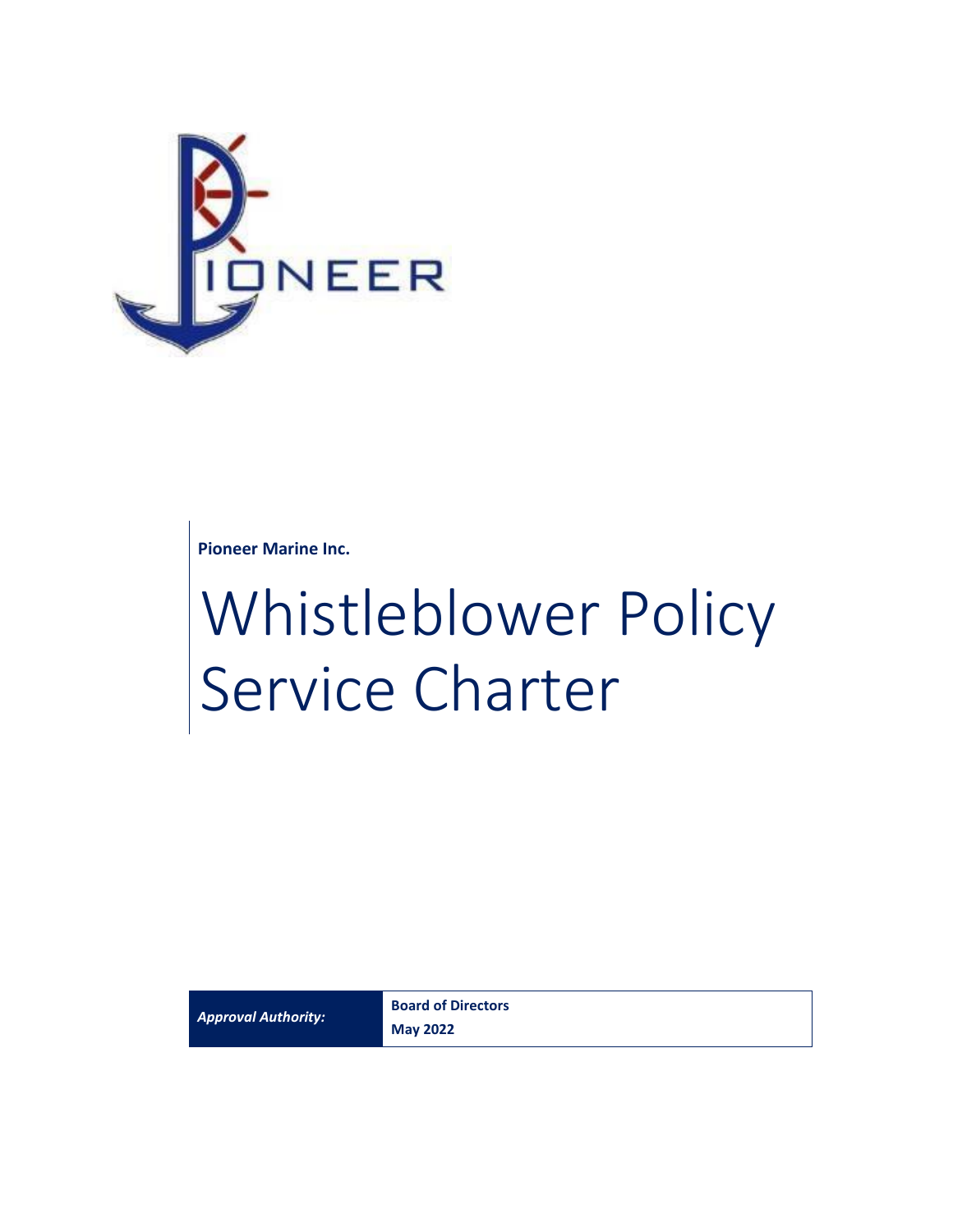

## **Table of Contents**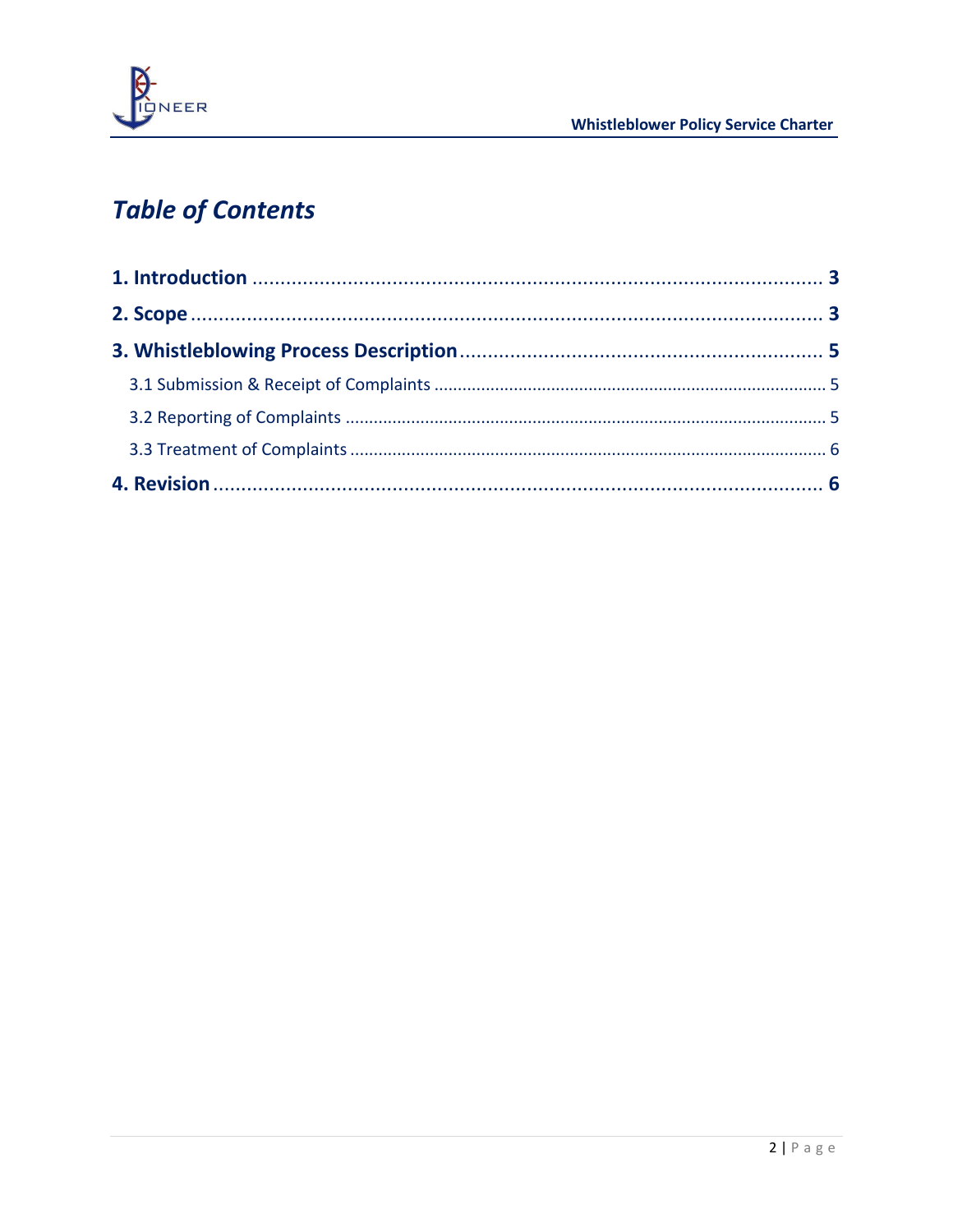

## <span id="page-2-0"></span>**1. Introduction**

Pioneer Marine (the "Company") is committed to high standards of ethical, moral and legal business conduct. The Company values input from its employees and expects all its Directors, Officers and Employees to adhere to a high standard of personal and professional integrity and to avoid any conduct that might reflect unfavorably upon the Company's personnel or upon the Company itself.

In line with the Company's commitment to open communication, the Board of Directors (the "Board") have approved and ratified this Whistleblower Policy Service Charter (the "Charter"), in an effort to strengthen the Company's defenses against illegal and/ or unethical behavior and provide an avenue for Employees, Directors, Officers, Contractors, Subcontractors and Agents (the "Employees") to raise concerns at an early stage, without fear of reprisal by their superiors and/ or other employees.

## <span id="page-2-1"></span>**2. Scope**

- 2.1 This Charter is drafted in order to encompass/ establish the Company's procedures for the receipt, treatment and reporting of concerns raised both internally and publicly, regarding:
	- a. Matters of accounting, internal accounting, auditing nature (the "Accounting Matters"),
	- b. Matters related to vessel operations, with a particular focus on issues of environmental management nature (the "Environmental Matters"),
	- c. Matters related to, inter alia, breaches of the Company's established Code of Ethics (the "Ethics Matters"),
	- d. All other relevant matters that could result in harming the Company's interest in any way, shape or form (the "Business Matters").
- 2.2 The "Accounting Matters" shall include but not be limited to, the following:
	- $\checkmark$  Fraud or deliberate error or omission in the preparation, evaluation, review or audit of any of the Company's Financial Statements,
	- $\checkmark$  Fraud or deliberate error or omission in the recording and maintaining of the Company's financial records,
	- $\checkmark$  Deficiencies in or non-compliance with the Company's internal accounting controls,
	- ✓ Misrepresentation or false statement to or by a Senior Officer or Accountant regarding a matter contained in the Company's financial records, Financial Statements or audit reports,
	- $\checkmark$  Deviation from full and fair reporting of the Company's financial condition.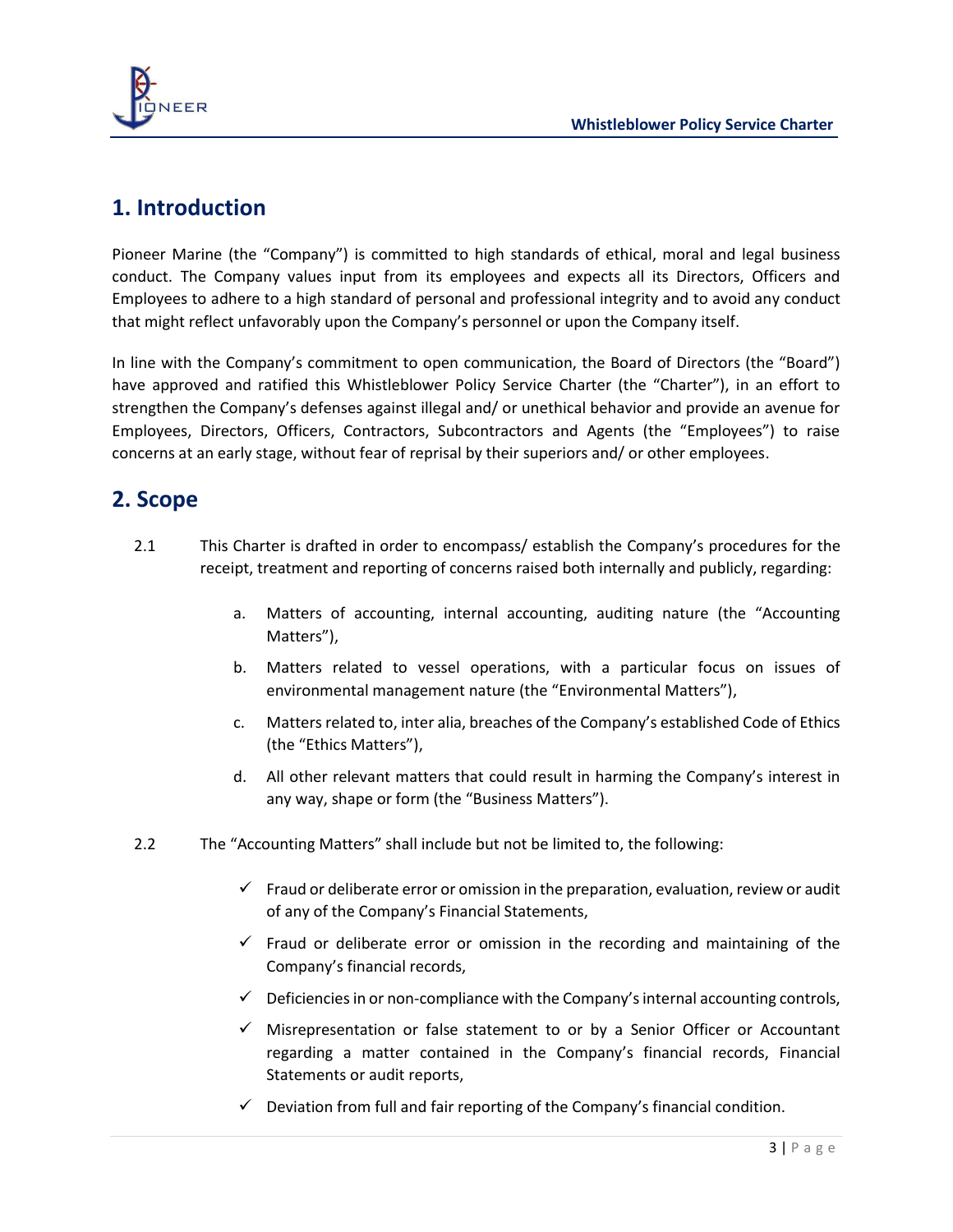

- 2.3 The "Ethics Matters" shall include but not be limited to, the following:
	- $\checkmark$  Discrimination in any way, shape or form in the hiring process or in the daily business practice,
	- $\checkmark$  Bribery and/ or Corruption both directly and indirectly,
	- $\checkmark$  Fraudulent activities (not related to Accounting Matters) such as the profiteering due to insider knowledge of the company's activities; or the acceptance of material value from the company's vendors and/ or contractors, with the intent or result of personal gain,
	- $\checkmark$  Insider Trading i.e. trading in securities of the Company or its affiliates, based on material, non-public information regarding the Company and/ or its vendors and customers,
	- $\checkmark$  Activities that may provoke actual or potential conflicts of interest (e.g. election to public office, owning and/ or operating and/ or being employed by any business that competes, directly or indirectly, with the Company etc.),
	- $\checkmark$  Any other activities related to breaches of and/ or non-compliance with the Company's established "Standards of Business Conduct & Ethics".
- 2.4 The Company's Legal Counsel, is responsible to facilitate the process of receiving all complaints, raised both internally by the Company's employees, or publicly and the reporting of all complaints relevant to the aforementioned matters to the Board. Upon communication of the complaints, the Board shall proceed with the further investigation of such concerns and, if necessary, take all remediating actions required, in order to resolve the issue.
- 2.5 All matters reported, within the scope of this Charter, shall be treated with the utmost severity and professionalism. Upon receipt of complaints and pertinent personal information of the Company's Employees relating to such concerns, the Company will act as the data processor, thereby inheriting all responsibilities associated with the General Data Protection Regulation 2016/679, an EU law on data protection and privacy for all individuals within the European Union and the European Economic Area.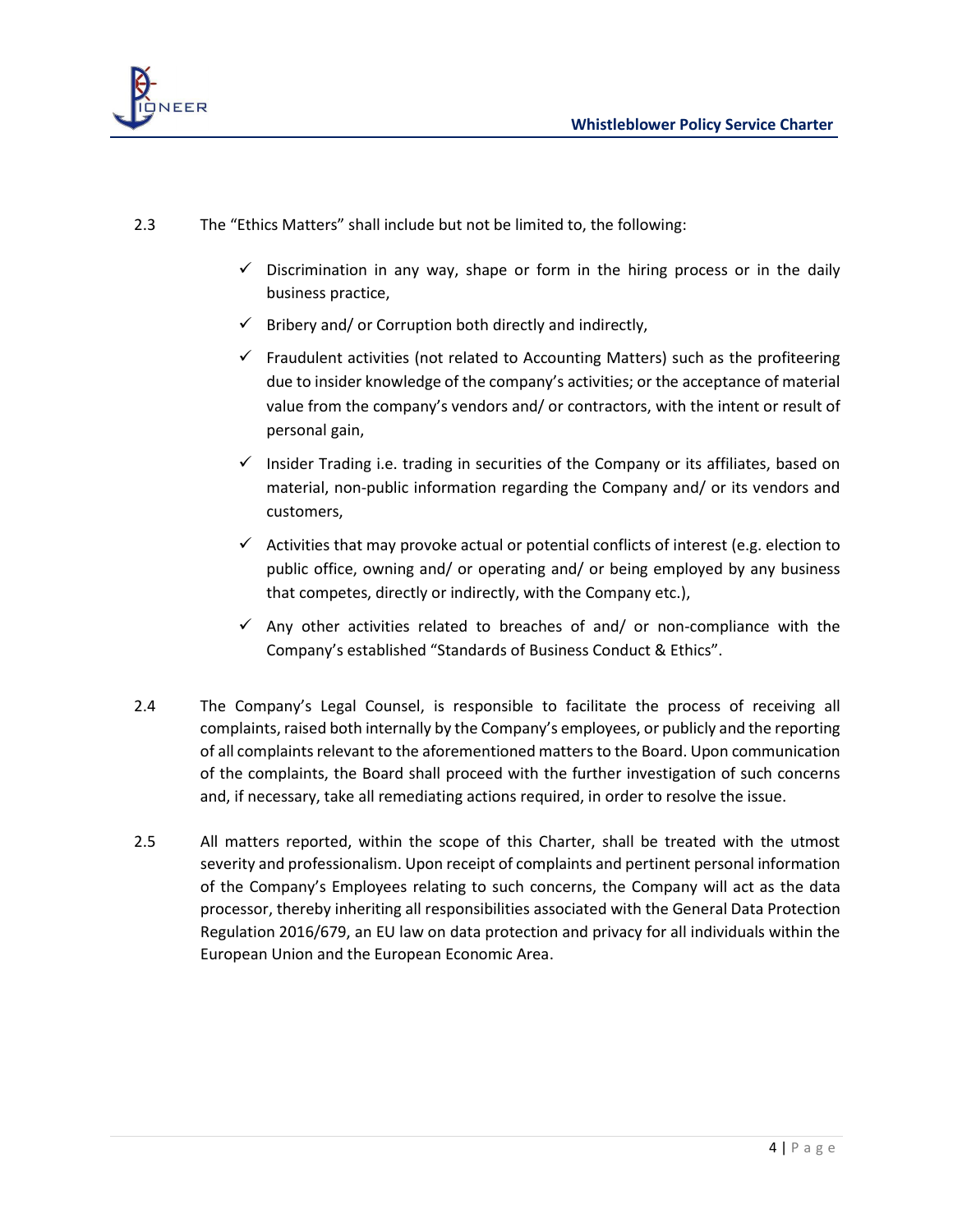

## <span id="page-4-0"></span>**3. Whistleblowing Process Description**

#### <span id="page-4-1"></span>*3.1 Submission & Receipt of Complaints*

- 3.1.1 The Company encourages all its Employees, regardless of their tenure, level or experience to take all appropriate actions instantly, to stop any known or alleged misconduct by fellow Employees or other individuals belonging to the Company's personnel. The act of knowingly neglecting to communicate such a misconduct/ breach of the Company's policies, standards and general principles, as stated in the Company's "Standards of Business Conduct & Ethics", shall not be tolerated.
- 3.1.2 All concerned parties are encouraged to address their concerns in the first instance to the designated e-mail address (*[whistleblower@pioneermarine.com](mailto:pioneerwhistleblower@pioneermarine.com)*), which is monitored exclusively by the Legal Counsel.
- 3.1.3 The Legal Counsel shall treat as confidential all information and relevant documents received, for the purposes described within this Charter.
- 3.1.4 The Company will not discharge, demote, suspend, threaten, harass (directly or indirectly) or in any manner discriminate against any Employee in the terms and conditions of employment based upon any lawful actions of the Employee with respect to reporting of complaints. Any victimization of a member of staff who "whistle-blows", or any attempt to deter him/her from reporting, will be regarded as a serious disciplinary offense and will not be tolerated.

#### <span id="page-4-2"></span>*3.2 Reporting of Complaints*

- 3.2.1 Upon receipt of a complaint or a report, that is relevant to the scope of this Charter, the Legal Counsel will communicate these to the Board.
- 3.2.2 A log shall be maintained by the Legal Counsel, containing all complaints received to the designated e-mail address, pertinent to the Scope of this Charter. On an annual basis, this log shall be reported by the Legal Counsel to the Board, in the form of a cumulative-complaints report. This report will include the date, sender and subject of all complaints received and shall be constrained by the same principles of confidentiality and anonymity applied to all complaints received individually.